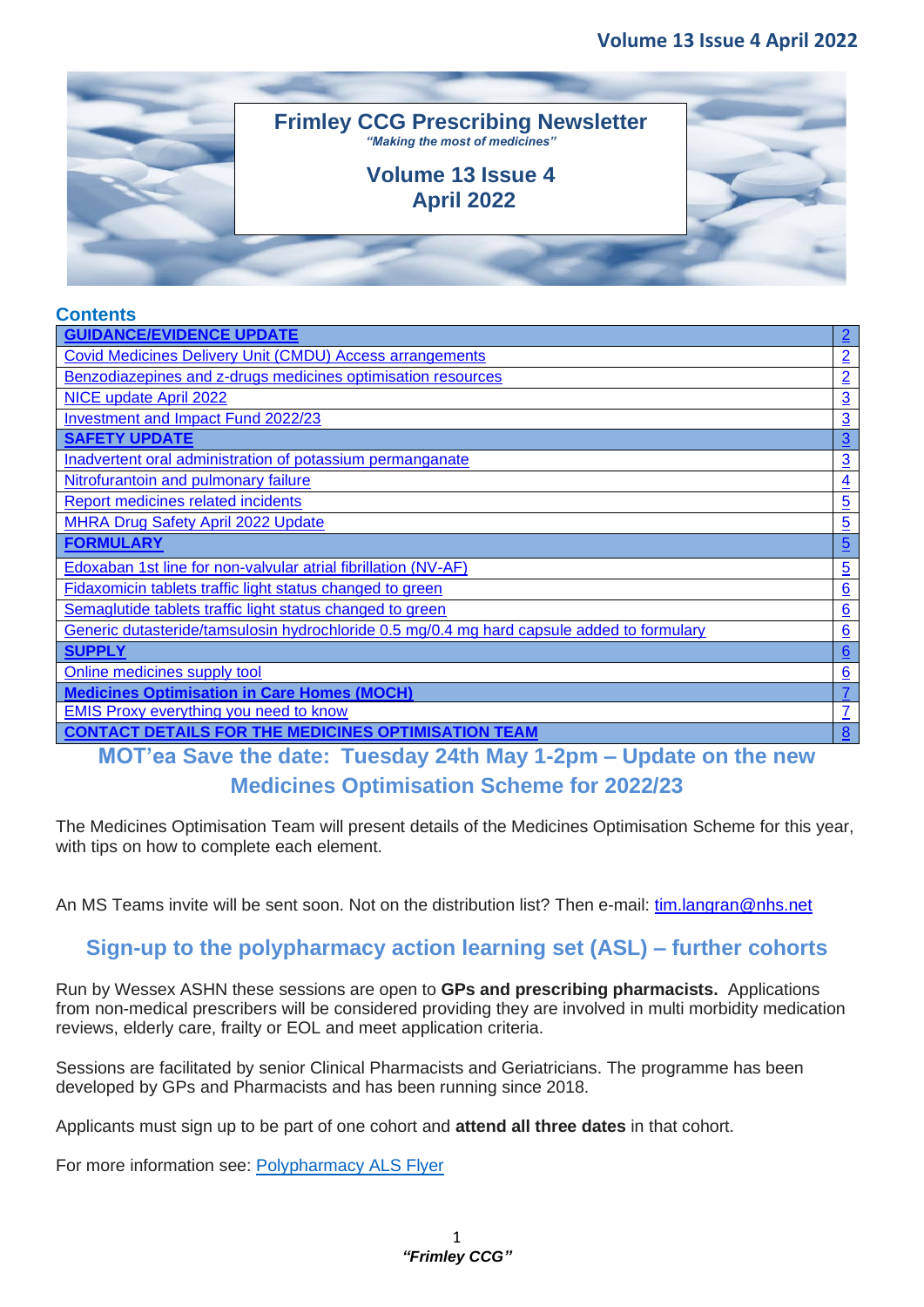### **May 2022 (Cohort 14)** will run on: 4th May, 25th May, 29th May

To register for this cohort click on: [https://www.eventbrite.com/e/polypharmacy-action-learning-sets](https://www.eventbrite.com/e/polypharmacy-action-learning-sets-series-of-three-sessions-tickets-299694563507)[series-of-three-sessions-tickets-299694563507](https://www.eventbrite.com/e/polypharmacy-action-learning-sets-series-of-three-sessions-tickets-299694563507)

#### **June 2022 (Cohort 15)** will run on: 22nd June, 6th July, 13th July

To register for this cohort click on : [https://www.eventbrite.com/e/polypharmacy-action-learning-sets](https://www.eventbrite.com/e/polypharmacy-action-learning-sets-series-of-three-sessions-tickets-299755004287)[series-of-three-sessions-tickets-299755004287](https://www.eventbrite.com/e/polypharmacy-action-learning-sets-series-of-three-sessions-tickets-299755004287)

**BACK TO CONTENTS PAGE**



**GUIDANCE UPDATE**

# **Covid Medicines Delivery Unit (CMDU) Access arrangements**

<span id="page-1-0"></span>This service has been running since mid-December 2021 delivering antiviral and nMAB therapies to the highest risk patient cohorts and has undergone updates in line with changing NHSE policy. Most recent updates can be found in this [letter.](https://www.frimleyccg.nhs.uk/doclink/c1613-action-to-take-contact-your-highest-risk-patients-about-using-lateral-flow-tests-to-access-covid-19-treatments-310322/eyJ0eXAiOiJKV1QiLCJhbGciOiJIUzI1NiJ9.eyJzdWIiOiJjMTYxMy1hY3Rpb24tdG8tdGFrZS1jb250YWN0LXlvdXItaGlnaGVzdC1yaXNrLXBhdGllbnRzLWFib3V0LXVzaW5nLWxhdGVyYWwtZmxvdy10ZXN0cy10by1hY2Nlc3MtY292aWQtMTktdHJlYXRtZW50cy0zMTAzMjIiLCJpYXQiOjE2NDkzMjM0OTcsImV4cCI6MTY0OTQwOTg5N30.qI9fcVZBNVaPwLEPzoxHp_qbmpAfkCdzFFmfLxwydw8)

There is no need for GPs to prescribe or dispense these antivirals or nMAB therapies. The majority of highest risk eligible patients should be automatically referred into the CMDU service following a positive PCR test result or LFD (this lateral flow device test result must be submitted to [www.gov.uk/report](http://www.gov.uk/report-covid19-result)[covid19-result](http://www.gov.uk/report-covid19-result) or the 119 service) patients will then be contacted in due course by the service to assess if they need treatment. As some patients may not have been captured within the NHS Digital datasets there is a facility for direct referral into the CMDU serving the population of Frimley ICS and Surrey Heartlands ICS by GPs/Specialists/111/119 services by email or telephone via:

• Email: **[nmab.ebpc@nhs.net](mailto:nmab.ebpc@nhs.net)** or Phone: **03000 770312**

If managing out of area patients there is a national directory of CMDU services available here new [CMDU](https://digital.nhs.uk/coronavirus/covid-medicine-delivery-unit-directory?key=h58vqkRUup40o27K04xOrtfh7ZXqwRQoOLhXTkGWlbOrVSkwzfTeetw39uGFlc28) [directory](https://digital.nhs.uk/coronavirus/covid-medicine-delivery-unit-directory?key=h58vqkRUup40o27K04xOrtfh7ZXqwRQoOLhXTkGWlbOrVSkwzfTeetw39uGFlc28) which contains referral contact information for other CMDU services.

#### **Action: Clinicians do not need to prescribe treatments and should note the access arrangements above.**

**BACK TO CONTENTS PAGE**

### **Benzodiazepines and z-drugs medicines optimisation resources**

<span id="page-1-1"></span>A page on the [Frimley CCG website](https://www.frimleyccg.nhs.uk/policies-and-documents/medicines-optimisation/prescribing-guidelines-1/central-nervous-system/benzodiazepine-and-z-drugs-discontinuation) brings together several resources clinicians can use to support the appropriate use and review of benzodiazepines and z-drug prescribing. It includes information on: equivalent doses, reduction schedules, patient information leaflets plus other essential documents.

These resources will support with SMRs and participating in the **QOF Quality Improvement** domain Prescription Drug Dependence:

- 1. **QIPDD009.** The contractor can demonstrate continuous quality improvement activity focused upon early prescription drug dependency as specified in the QOF guidance.
- 2. **QIPDD010**. The contractor has participated in network activity to regularly share and discuss learning from quality improvement activity focused on prescription drug dependency as specified in the QOF guidance. This would usually include participating in a minimum of two peer review meetings.

**Action: Clinicians should be aware of these resources for use in patient reviews and quality improvement activities. BACK TO CONTENTS PAGE**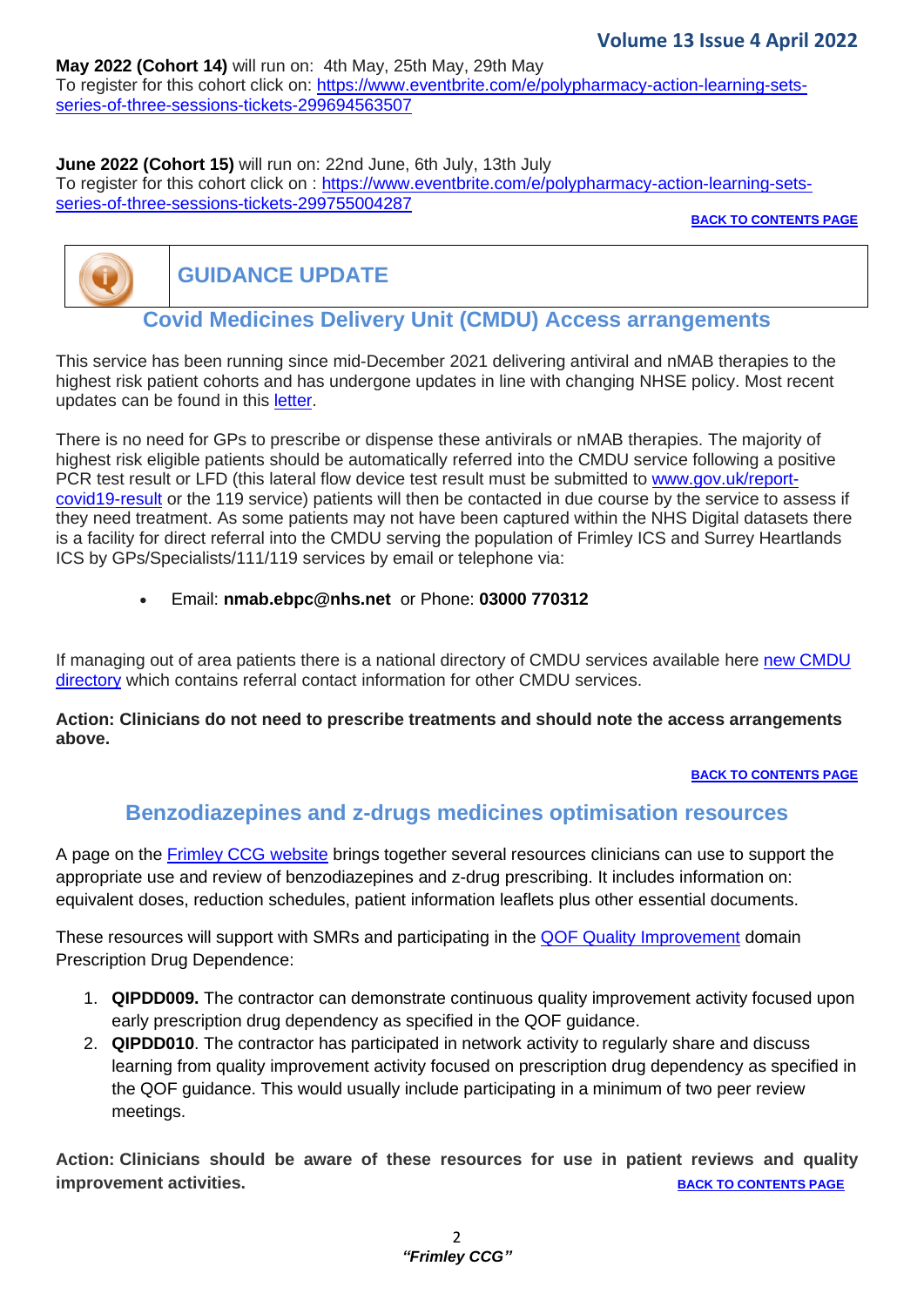# **[NICE update](#page-2-0) April 2022**

<span id="page-2-0"></span>This month there are two guidelines that impact upon primary care.

**[Epilepsies in children, young people and adults](https://www.nice.org.uk/guidance/ng217)** covers diagnosing and managing epilepsy in children, young people and adults in primary and secondary care, and referral to tertiary services. It aims to **improve diagnosis and treatment** for different seizure types and epilepsy syndromes, and **reduce the risks** for people with epilepsy.

**[Medicines associated with dependence or withdrawal symptoms: safe prescribing and withdrawal](https://www.nice.org.uk/guidance/ng215)  [management for adults](https://www.nice.org.uk/guidance/ng215)** covers general principles for prescribing and managing withdrawal from opioids, benzodiazepines, gabapentinoids, Z-drugs and antidepressants in primary and secondary care.

**Action: Clinicians should be aware of this month's new guidance and implement any necessary changes to practice.**

#### **BACK TO CONTENTS PAGE**

### **Investment and Impact Fund 2022/23**

<span id="page-2-1"></span>Details around the indicators covered in the scheme, including upper and lower thresholds, valuation and data source may be found [here.](https://www.england.nhs.uk/wp-content/uploads/2021/08/B0828-iii-annex-b-investment-and-impact-fund-21-22-22-23.pdf) The 2022/23 DES includes a new Investment and Impact Fund (IIF) indicator, focused on Direct Oral Anticoagulant (DOAC) prescribing to ensure a greater number of patients with AF receive anticoagulation treatment.

#### **Action: Please beware of the 2022/23 IIF indicators pertaining to medicines optimisation.**

**BACK TO CONTENTS PAGE**

# **SAFETY UPDATE**

### **Inadvertent oral administration of potassium permanganate**

<span id="page-2-2"></span>A [National Patient Safety Alert](https://www.england.nhs.uk/wp-content/uploads/2022/04/NaPSA-Inadvertent-oral-administration-of-potassium-permanganate-April-2022.pdf) (NPSA) has been issued this month following more reports of accidental ingestion of potassium permanganate leading in one case to death.

Potassium permanganate is routinely used as a dilute solution to treat weeping and blistering skin conditions, such as acute weeping/ infected eczema and leg ulcers. It is not licensed as a medicine.

It is supplied in concentrated forms, either as a 'tablet' or a solution and requires dilution before it is used as a soak or in the bath. These concentrated formulations are highly toxic if ingested, causing rapid swelling and bleeding of the lips and tongue, gross oropharyngeal oedema, local tissue necrosis, stridor, and gastrointestinal ulceration. Ingestion can be fatal due to gastrointestinal haemorrhage, acute respiratory distress syndrome and/or multiorgan failure. Dilute solutions can also be toxic if swallowed.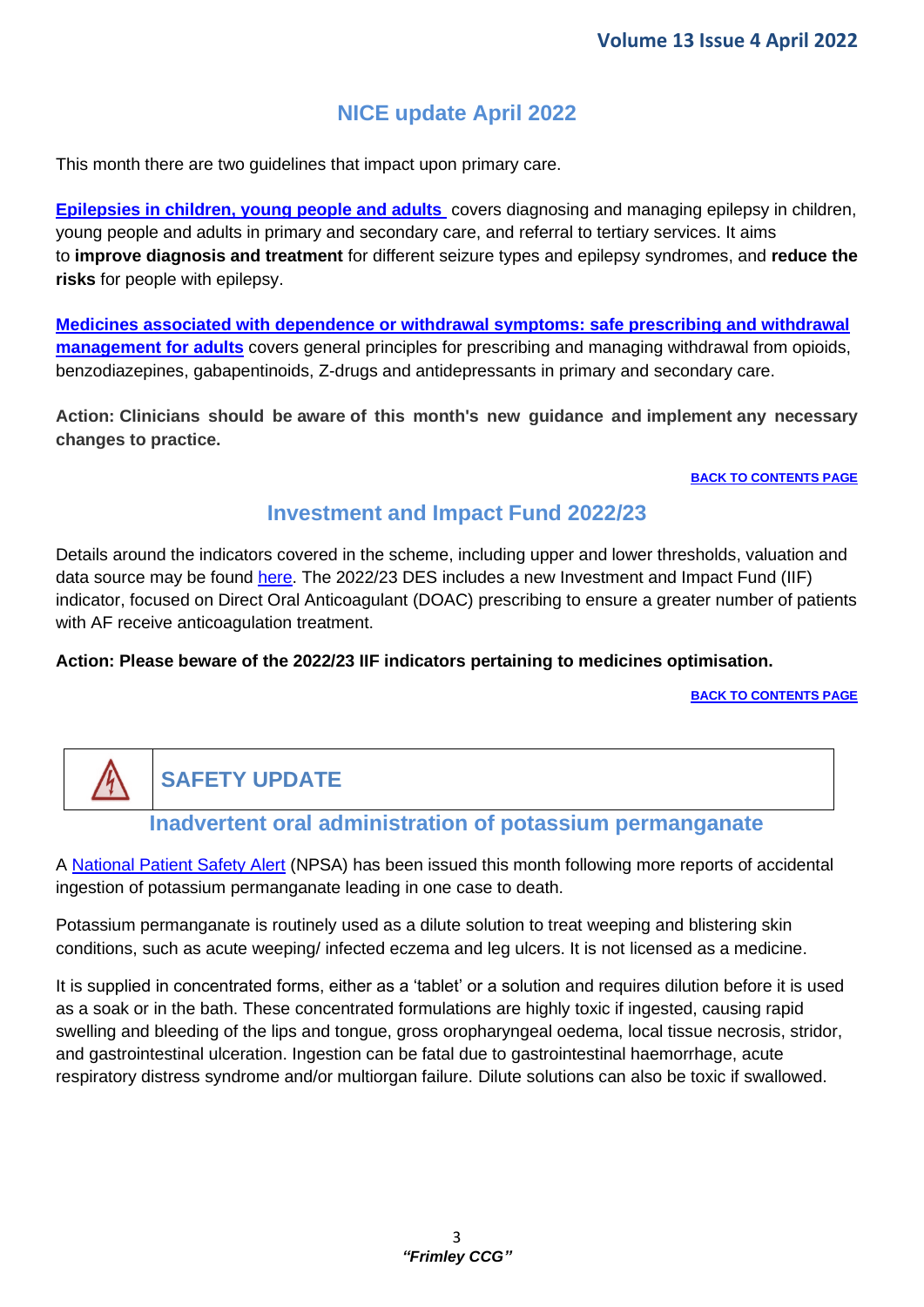#### **Advice for primary care healthcare professionals**

- review the use of potassium permanganate concentrate as a treatment option to consider if the benefits outweigh the risks to harm
- if patients are to be treated with potassium permanganate in their own home, a risk assessment MUST be undertaken before prescribing to assess if the benefits outweigh the risks to harm in their own personal circumstances (including risk to other people in their home)
- prescribe potassium permanganate as an acute prescription only. It should not be prescribed on repeat prescriptions
- prescribe as 'potassium permanganate tablets for topical solution' with clear instructions that the concentrated form must be diluted in water as directed to obtain a 0.01% (1 in 10,000) or more dilute solution, to use the diluted solution as a soak, or in the bath and that it is 'HARMFUL IF SWALLOWED'
- the dispensing label must include the warning 'HARMFUL IF SWALLOWED' and 'For external use only'
- do not store potassium permanganate with medicines for oral/internal use
- an information leaflet must be given to all patients. The British Association of Dermatologists has a patient information leaflet [here.](https://www.bad.org.uk/shared/get-file.ashx?id=7421&itemtype=document)
- the full alert is available [here.](ttps://www.england.nhs.uk/wp-content/uploads/2022/04/NaPSA-Inadvertent-oral-administration-of-potassium-permanganate-April-2022.pdf)

#### **BACK TO CONTENTS PAGE**

### **Nitrofurantoin and pulmonary failure**

<span id="page-3-0"></span>Last month a coroner in the North East of England reported on the death of a fit and healthy woman who developed respiratory problems after a 10 day course of nitrofurantoin for UTI. 14 days after starting the treatment, the patient developed catastrophic pulmonary damage which resulted in death. The patient was followed up on day 5 and 10 of treatment by her GP but no respiratory symptoms were self-reported.

The coroner reported that nitrofurantoin is a well-established medication with a long history of proven efficacy and that deaths associated from side effects are very rare. However, BNF content at the time did not sufficiently highlight acute pulmonary failure as a side effect and advise on monitoring.

The BNF has since been updated to include acute pulmonary reactions as a side effect of nitrofurantoin (usually occurring within the first week of treatment) and that treatment should be discontinued if pulmonary reactions occur.

Further guidelines on prescribing and monitoring nitrofurantoin can be found in the SCAN Guidelines for Antibiotic Prescribing in the Community [here.](https://viewer.microguide.global/SCAN/SCAN#content,fcec4637-fea4-4619-88e3-6e0b06e6ff57)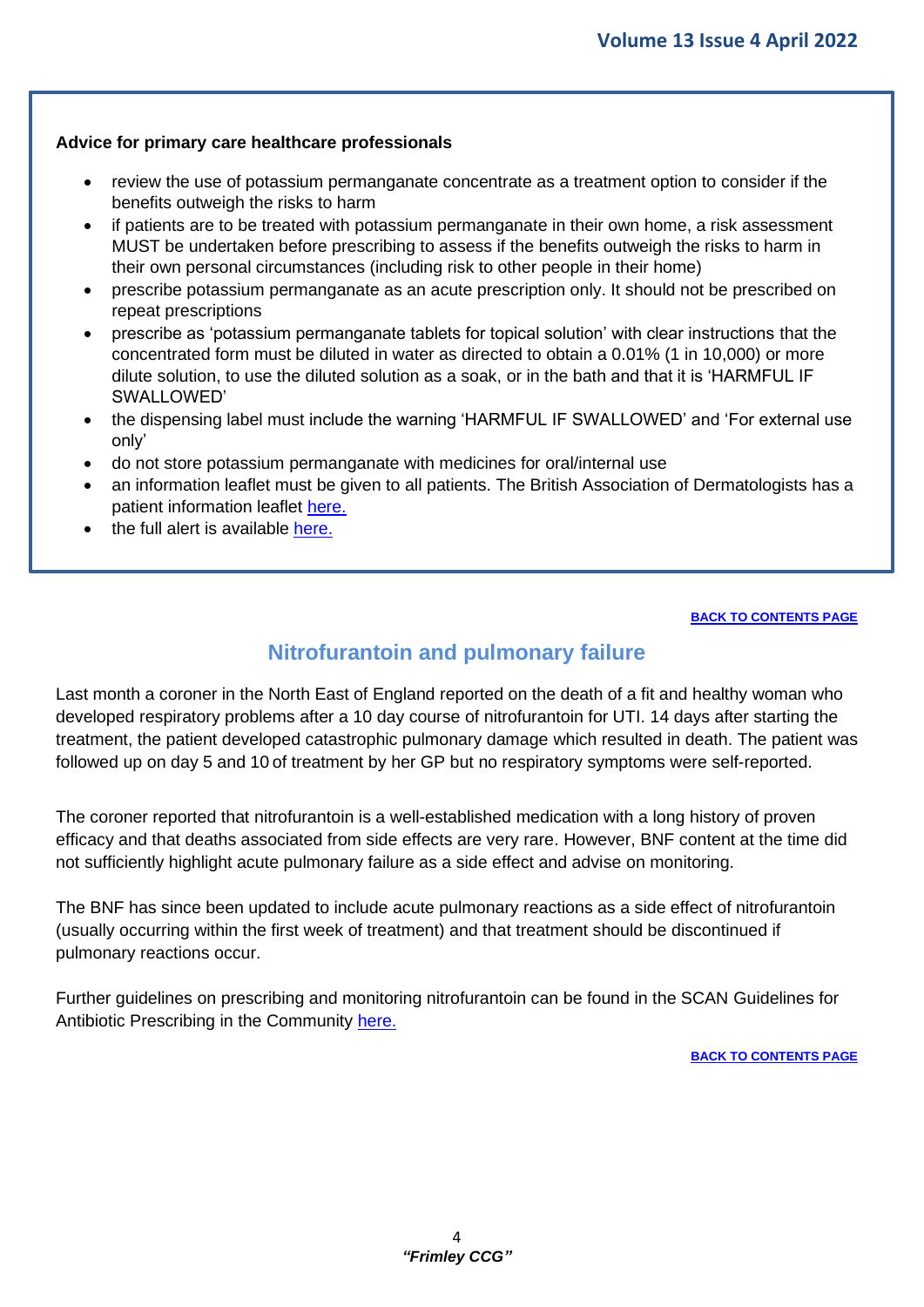<span id="page-4-0"></span>A reminder that all health and social care professionals can now report medication incidents using the new LFPSE (Learn From Patient Safety Event) system. Please register [here](https://record.learn-from-patient-safety-events.nhs.uk/) for an account to start reporting.

**BACK TO CONTENTS PAGE**

# **MHRA Drug Safety April 2022 Update**

#### <span id="page-4-1"></span>**Pregabalin (Lyrica): findings of safety study on risks during pregnancy**

An observational study of more than 2,700 pregnancies exposed to pregabalin has shown use in the first trimester to be associated with a slightly increased risk of major congenital malformations compared with exposure to no antiepileptic drugs or to lamotrigine or duloxetine.

Clinicians should provide counselling to patients taking pregabalin on the potential risks to an unborn baby - see patient safety leaflet [here.](https://assets.publishing.service.gov.uk/government/uploads/system/uploads/attachment_data/file/1070488/Pregabalin-PSL-April_2022_V2.pdf) They should highlight the need to use effective contraception during treatment and to avoid use of pregabalin during pregnancy unless clearly necessary and only if the benefit to the patient clearly outweighs the potential risk to the foetus. Patients planning a pregnancy or who become pregnant during treatment should be advised to make an appointment to see their GP.

**Reminder for prescribers of ANY antiepileptic drug**: at initiation and as part of the recommended annual review for patients with epilepsy, the risks associated with antiepileptic drugs and with untreated epilepsy during pregnancy should be discussed. Urgently refer anyone planning a pregnancy or who is suspected to be pregnant for specialist advice on their antiepileptic treatment and if a patient is planning to have a baby, offer 5mg per day of folic acid before any possibility of pregnancy. Further information available [here.](Action:%20Clinicians%20should%20be%20aware%20of%20this%20month)

Recent information relating to COVID-19 vaccines and medicines that has been published since the March 2022 issue of Drug Safety Update, up to 14 April 2022 can be found [here.](https://www.gov.uk/drug-safety-update/covid-19-vaccines-and-medicines-updates-for-april-2022)

#### **Action: Clinicians should be aware of this month's new guidance and implement any necessary changes to practice.**

**BACK TO CONTENTS PAGE**



<span id="page-4-2"></span>**FORMULARY**

### **Edoxaban 1 st line for non-valvular atrial fibrillation (NV-AF)**

<span id="page-4-3"></span>Edoxaban is the preferred choice of DOAC for NV-AF across Frimley ICS (CCG and Frimley FHFT). TWO patients can be treated with edoxaban in comparison to ONE patient with either apixaban, dabigatran or rivaroxaban.

Edoxaban use is supported by the National Framework [\(https://www.england.nhs.uk/wp](https://www.england.nhs.uk/wp-content/uploads/2022/01/B1279-national-procurement-for-DOACs-commissioning-recommendations-v1.pdf)[content/uploads/2022/01/B1279-national-procurement-for-DOACs-commissioning-recommendations](https://www.england.nhs.uk/wp-content/uploads/2022/01/B1279-national-procurement-for-DOACs-commissioning-recommendations-v1.pdf)[v1.pdf\)](https://www.england.nhs.uk/wp-content/uploads/2022/01/B1279-national-procurement-for-DOACs-commissioning-recommendations-v1.pdf) and Impact and Investment Fund (IIF) [\(https://www.england.nhs.uk/wp](https://www.england.nhs.uk/wp-content/uploads/2022/03/B1357-investment-and-impact-fund-2022-23-updated-guidance-march-2022.pdf)[content/uploads/2022/03/B1357-investment-and-impact-fund-2022-23-updated-guidance-march-2022.pdf\)](https://www.england.nhs.uk/wp-content/uploads/2022/03/B1357-investment-and-impact-fund-2022-23-updated-guidance-march-2022.pdf)

Daiichi Sankyo the manufacturers of edoxaban have committed to provide a Detect, Protect and Perfect investment on each pack of edoxaban prescribed.

#### **Action: Use edoxaban 1 st line for NV-AF.**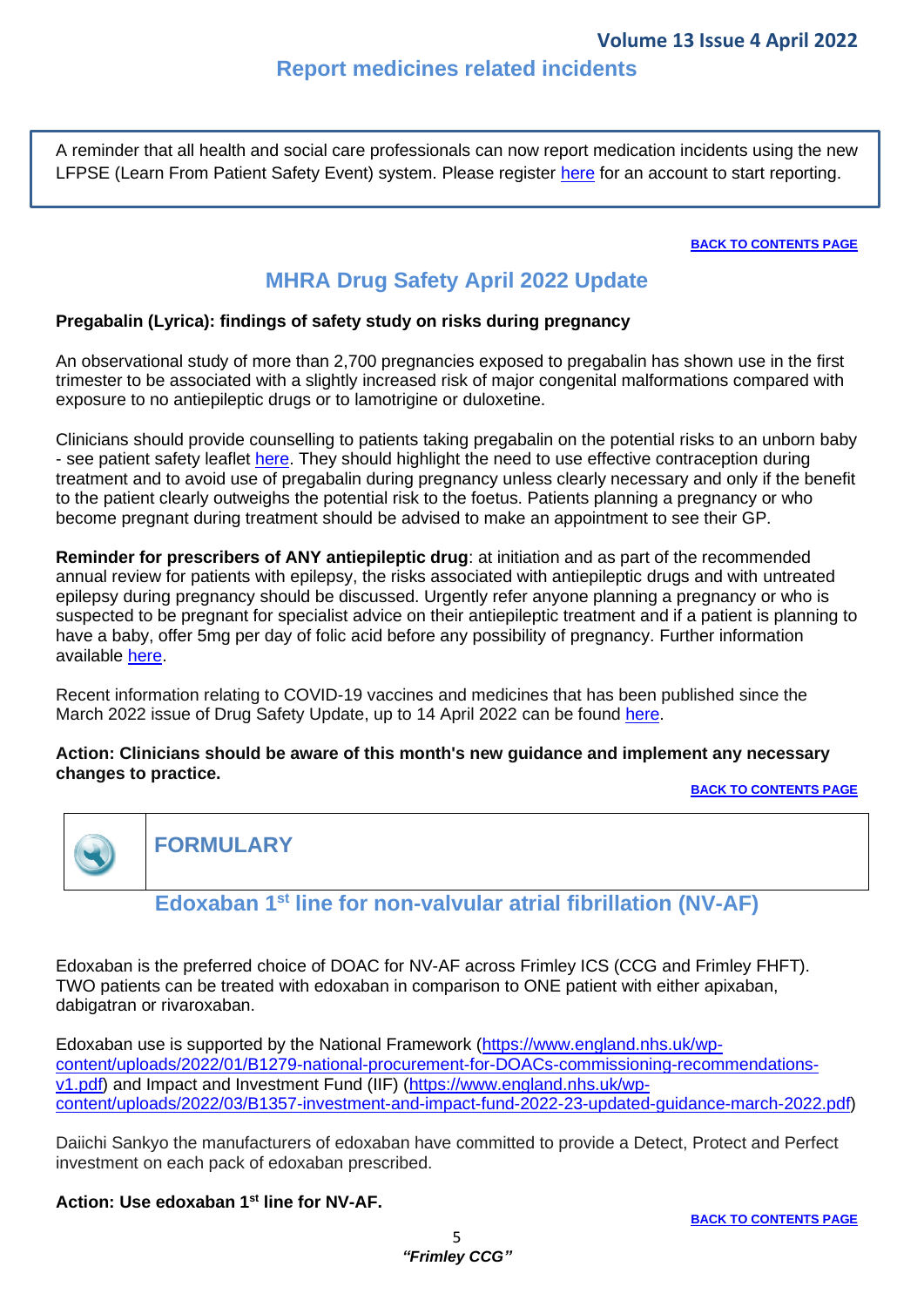#### **Volume 13 Issue 4 April 2022**

### **Fidaxomicin tablets traffic light status changed to green**

<span id="page-5-0"></span>Fidaxomicin 200mg tablets have been reclassified as **GREEN**. Fidaxomicin is a macrocyclic antibiotic indicated for the treatment of C. difficile. The formulary will state it is second-line for a first episode of mild, moderate or severe C. difficile infection if vancomycin is ineffective, as per [SCAN MicroGuide.](https://viewer.microguide.global/SCAN/SCAN)

#### <span id="page-5-1"></span>**Action: For information.**

#### **BACK TO CONTENTS PAGE**

### **Semaglutide tablets traffic light status changed to green**

Semaglutide tablets have been reclassified as **GREEN**. Semaglutide is a GLP-1 agonist. The tablet formulation is suitable as a second line option where patients are unable to tolerate the GLP-1 injection, have dexterity problems so cannot self-administer the injection, or have needle phobia. The patient should be assessed at 6 months at the maximum tolerated dose for a reduction in weight (3%) and Hba1c (1%/ 11mmol/mol), if these targets are not achieved the treatment should be stopped. Injectable GLP-1 agonists remain the preferred route because of the evidence for cardiovascular benefit.

Please be aware of the administration directions**:** tablets must be swallowed whole and on an empty stomach (30minutes before or 2 hours after food) with just a small amount of water (maximum of 120ml).

#### **Action: For information.**

#### **BACK TO CONTENTS PAGE**

# <span id="page-5-2"></span>**Generic dutasteride/tamsulosin hydrochloride 0.5 mg/0.4 mg hard capsule added to formulary**

Generic dutasteride/tamsulosin hydrochloride 0.5 mg/0.4 mg hard capsule has been added to the formulary as **GREEN**. Licenced for the treatment of moderate to severe symptoms of benign prostatic hyperplasia and reduction in the risk of acute urinary retention and surgery in patients with moderate to severe symptoms of BPH. It is better value than if the constituent products are prescribed separately.

#### **Action: For information.**

#### **BACK TO CONTENTS PAGE**



**SUPPLY ISSUES**

### **Online medicines supply tool**

- <span id="page-5-3"></span>**DHSC and NHSE/I have launched an online [Medicines Supply Tool](https://www.sps.nhs.uk/home/planning/medicines-supply-tool/)**
- To access the Tool you will be required to register with the Specialist Pharmacy Service (SPS) website and be logged in due to the commercially sensitive nature of the information

#### **Action: Access the supply tool [here.](https://www.sps.nhs.uk/home/planning/medicines-supply-tool/)**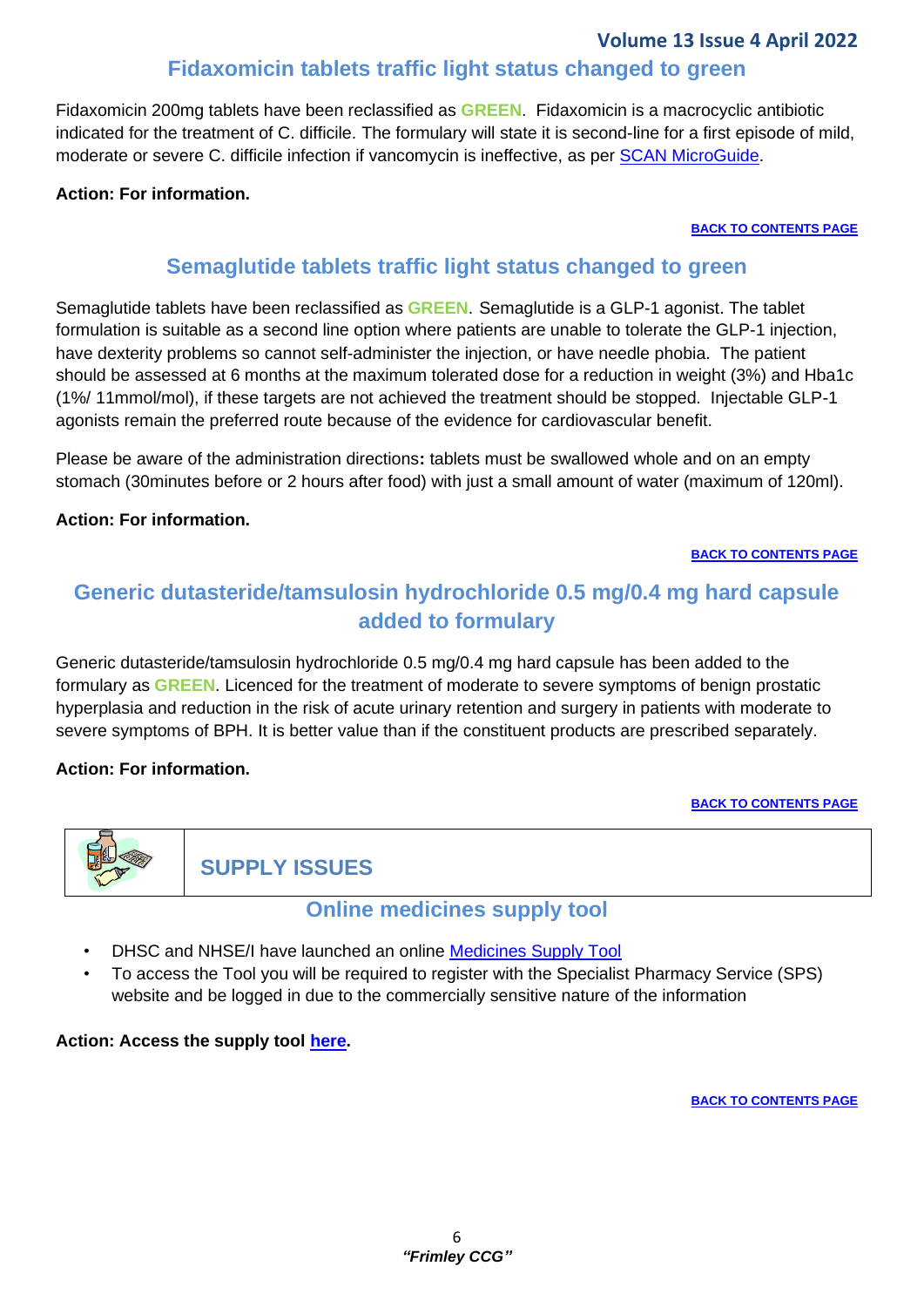

<span id="page-6-0"></span>**Medicines Optimisation in Care Homes (MOCH) Corner**

# **EMIS Proxy everything you need to know**

#### <span id="page-6-1"></span>**What is EMIS Proxy?**

EMIS Proxy allows nominated care home staff to order monthly repeat medications on behalf of their residents, following the resident's consent. Care home staff are provided with an individual login for patientaccess.com, and the repeat medication orders are sent directly via patientaccess.com to EMIS, streamlining the prescription ordering process.

To make the best use of proxy ordering, synchronisation of repeat medications is essential. This ensures all monthly repeat medications can be ordered at the same time.

If repeat medications are needed less frequently, using the variable use repeat function is recommended.

#### **What are the benefits of EMIS Proxy?**

- Improved communication and working relationships between all parties
- Clear audit trail of prescription requests
- The paper prescription process becomes an electronic one
- Improved data security and clinical safety; as care home staff have personal username/password access to residents' medication on EMIS and require the use of secure email addresses e.g. NHSmail
- Reduced missing paper prescriptions; Proxy ordering is processed directly in EMIS
- Improved access; care staff can order at any time of the day
- Saves time for both the care home and the GP practice dealing with prescription queries
- It reduces errors and queries (e.g. missing items, what has been ordered/collected from pharmacy)
- Prescription orders are more streamlined, and the process is transparent.
- Approved or rejected prescriptions are highlighted with reasons for non-authorisation, therefore minimising phone calls to the GP surgery.

#### **Advice to Healthcare professionals**

- Good practice for healthcare professionals to synchronise repeat prescriptions for residents. Any repeat medications that are not required should be reviewed.
- Proxy ordering only allows for repeat monthly medications to be ordered. The process for ordering any interim or acute medication should be discussed with the care home

#### **Action: For support to implement EMIS proxy, please contact:**

**Jeremy J Woolf, EMIS Proxy Admin Support Email: [jeremy.woolf1@nhs.net](mailto:jeremy.woolf1@nhs.net) Mobile : 07880411633**

**Dhara Thacker, Medicines Optimisation Care Homes Pharmacy Technician Email: [dhara.thacker2@nhs.net](mailto:dhara.thacker2@nhs.net) Mobile: 07776244842**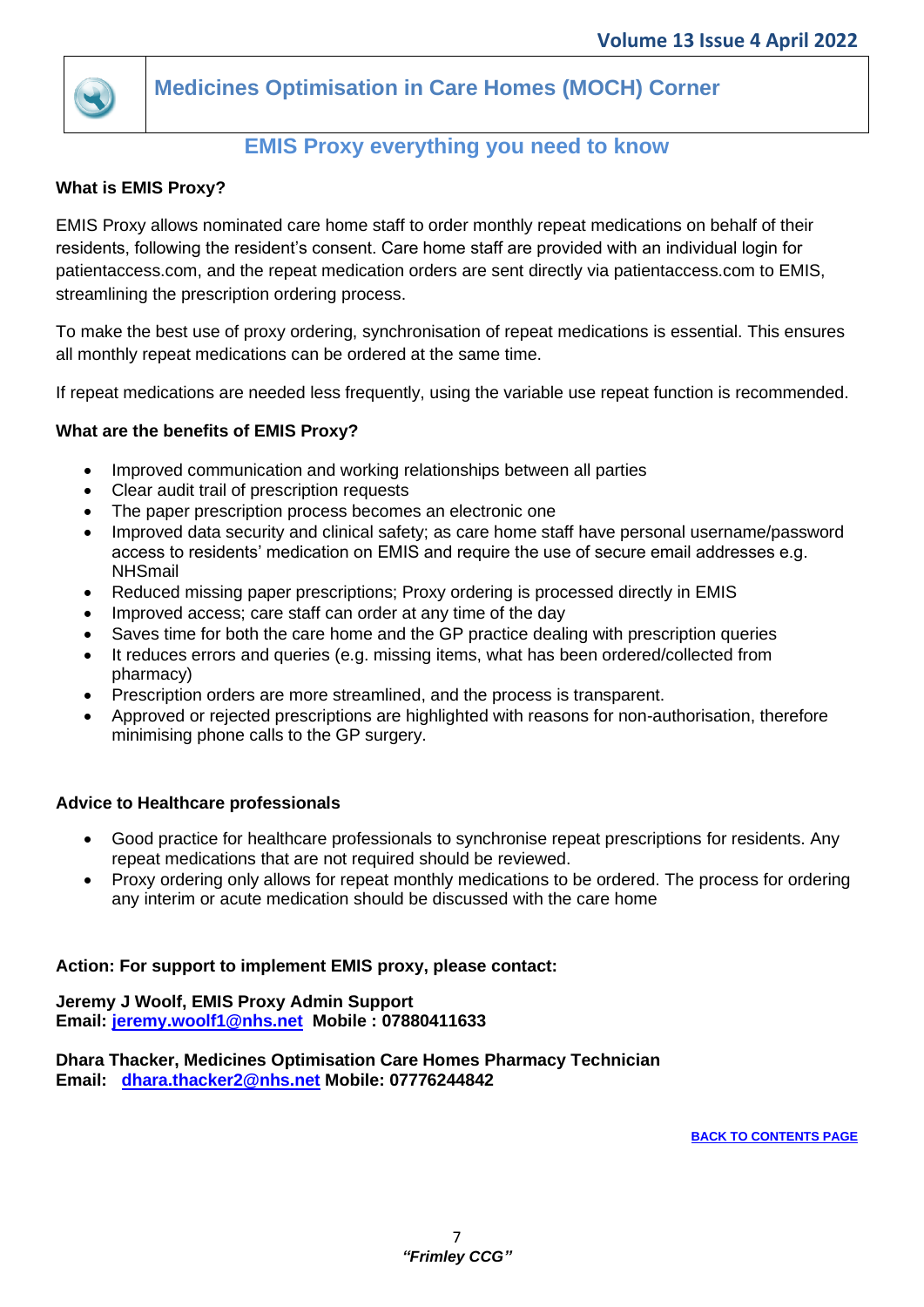### **Volume 13 Issue 4 April 2022**

# **CONTACT DETAILS FOR THE MEDICINES OPTIMISATION TEAM**

### **Aldershot, Windsor, Surrey Heath**

|                                                                                               | <b>Mobile</b> | <b>Email</b>                           |
|-----------------------------------------------------------------------------------------------|---------------|----------------------------------------|
| <b>Yousaf Ahmad</b><br>ICS Chief Pharmacist and Director of<br><b>Medicines Optimisation</b>  | 07920 878304  | yousaf.ahmad@nhs.net                   |
| Jennie Fynn<br>ICS Medicines Safety Pharmacist                                                | 07795 857584  | jennifer.fynn@nhs.net                  |
| Tim Langran<br>Interim Associate Director Medicines<br>Optimisation                           | 07775 010727  | tim.langran@nhs.net                    |
| Mohammed Asghar<br>Prescribing Governance Pharmacist,<br><b>Frimley ICS</b>                   | 0300 6155415  | mohammed.asghar@nhs.net                |
| Lesley Morson<br>Senior Administrator                                                         | 0790 1233107  | lesley.morson@nhs.net                  |
| <b>PHARMACY TEAMS AT PLACE</b>                                                                |               |                                        |
| <b>BRACKNELL FOREST</b>                                                                       |               | frimleyccg.prescribing@nhs.net         |
| Melody Chapman<br>Place Lead Medicines Optimisation<br>Pharmacist                             | 07826 533736  | melody.chapman@nhs.net                 |
|                                                                                               |               |                                        |
| <b>NORTHEAST HANTS AND</b><br><b>FARNHAM</b>                                                  |               | frimleyccg.medicinesmanagement@nhs.net |
| <b>Clare Carter</b><br><b>Medicines Optimisation Pharmacist</b>                               | 07584 204875  | clare.carter3@nhs.net                  |
| Sarah Ellis-Martin<br>Place Lead Medicines Optimisation<br>Pharmacist                         | 07717 779366  | sarah.ellis-martin@nhs.net             |
| Simon Smith<br><b>Medicines Optimisation Pharmacy</b><br>Technician                           | 07795 335076  | simon.smith22@nhs.net                  |
| Sarah Sneath<br><b>Medicines Optimisation Pharmacist</b>                                      | 07833 094102  | sarah.sneath@nhs.net                   |
| <b>ROYAL BOROUGH OF WINDSOR</b><br><b>AND MAIDENHEAD</b>                                      |               | frimleyccg.prescribing@nhs.net         |
| Dawn Best<br>Place Lead Medicines Optimisation<br>Pharmacist                                  | 07825 691163  | dawnbest@nhs.net                       |
| <b>SLOUGH</b>                                                                                 |               | frimleyccg.prescribing@nhs.net         |
| <b>Caroline Hailstone</b><br>Interim Place Lead Medicines<br><b>Optimisation Pharmacist</b>   | 07768 020809  | caroline.hailstone@nhs.net             |
| <b>Caroline Pote</b><br><b>Interim Place Lead Medicines</b><br><b>Optimisation Pharmacist</b> | 07824 476439  | caroline.pote@nhs.net                  |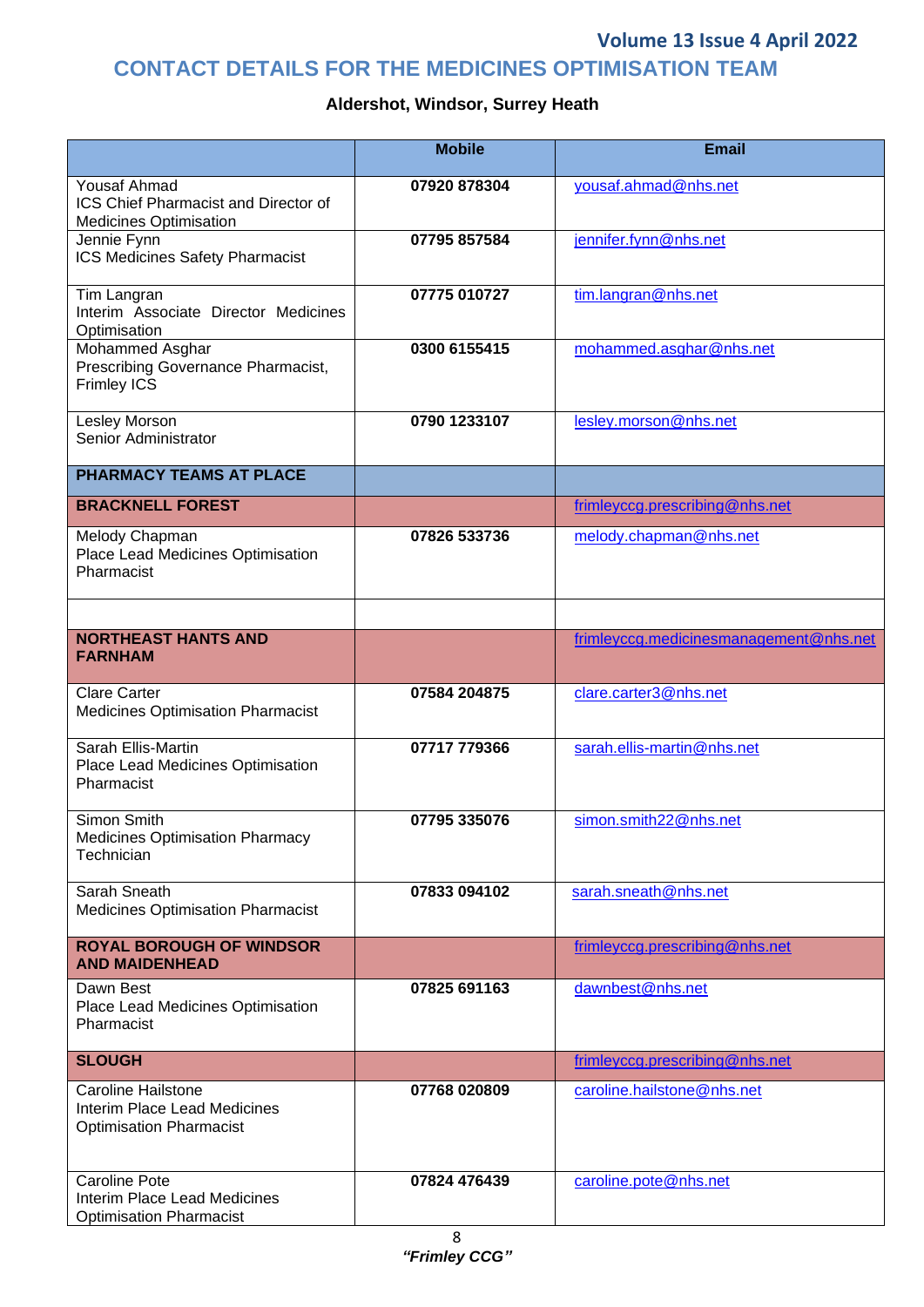| <b>SURREY HEATH</b>                                                                               |                          | frimleyccg.prescribing@nhs.net |
|---------------------------------------------------------------------------------------------------|--------------------------|--------------------------------|
| <b>Baljinder Ahitan</b><br>Place Medicines Optimisation<br>Pharmacist                             | 07391 414393             | baljinder.ahitan1@nhs.net      |
| Noreen Devanney<br>Place Medicines Optimisation<br>Pharmacist                                     | 07894 599647             | noreen.devanney@nhs.net        |
| Naeed Hussain (on career break)<br>Place Medicines Optimisation<br>Pharmacist                     | 07595 087855             | naeed.hussain@nhs.net          |
| Leena Nanavati<br>Place Medicines Optimisation<br>Pharmacist (including support to Care<br>Homes) | 07917 211006             | leena.nanavati@nhs.net         |
| Gemma Tierney<br><b>Medicines Optimisation Pharmacy</b><br>Technician                             | 07748 623856             | gemma.tierney@nhs.net          |
| <b>MEDICINES OPTIMISATION in CARE</b><br><b>HOMES (MOCH) PHARMACY TEAM</b>                        |                          | Frimleyccg.MOCH@nhs.net        |
| Sally Clarke<br><b>Medicines Optimisation Care Homes</b><br>Pharmacist                            | 07747 007934             | sally.clarke6@nhs.net          |
| Sundus Jawad<br>ICS Lead Medicines Optimisation Care<br><b>Homes Pharmacist</b>                   | 07909 505658             | sundus.jawad@nhs.net           |
| Zoe Lewis (on maternity leave)<br>Medicines Optimisation Care Homes<br>Pharmacy Technician        | 07774 334737             | zoe.lewis9@nhs.net             |
| Simi Mudhar<br>Medicines Optimisation Care Homes<br>Pharmacist                                    | 07425 634218             | s.mudhar@nhs.net               |
| Dhara Thacker<br><b>Medicines Optimisation Care Homes</b><br>Pharmacy Technician                  | 07776 244842             | dhara.thacker2@nhs.net         |
| Jeremy Woolf<br><b>EMIS Proxy Admin Support</b>                                                   | 07880411633              | Jeremy.woolf1@nhs.net          |
| <b>DIETITIANS</b>                                                                                 |                          |                                |
| Alison Carr<br>Senior Dietitian Community Nutritional<br>Support                                  | 07342 067927             | a.carr@nhs.net                 |
| Cathy Macqueen<br><b>Prescribing Support Dietitian</b>                                            | 07825 437041<br>Mon-Tues | catherine.macqueen@nhs.net     |
| Laura Sexton<br>Senior Dietitian Community Nutrition<br>Support                                   | 07423 238 239            | laura.sexton@nhs.net           |